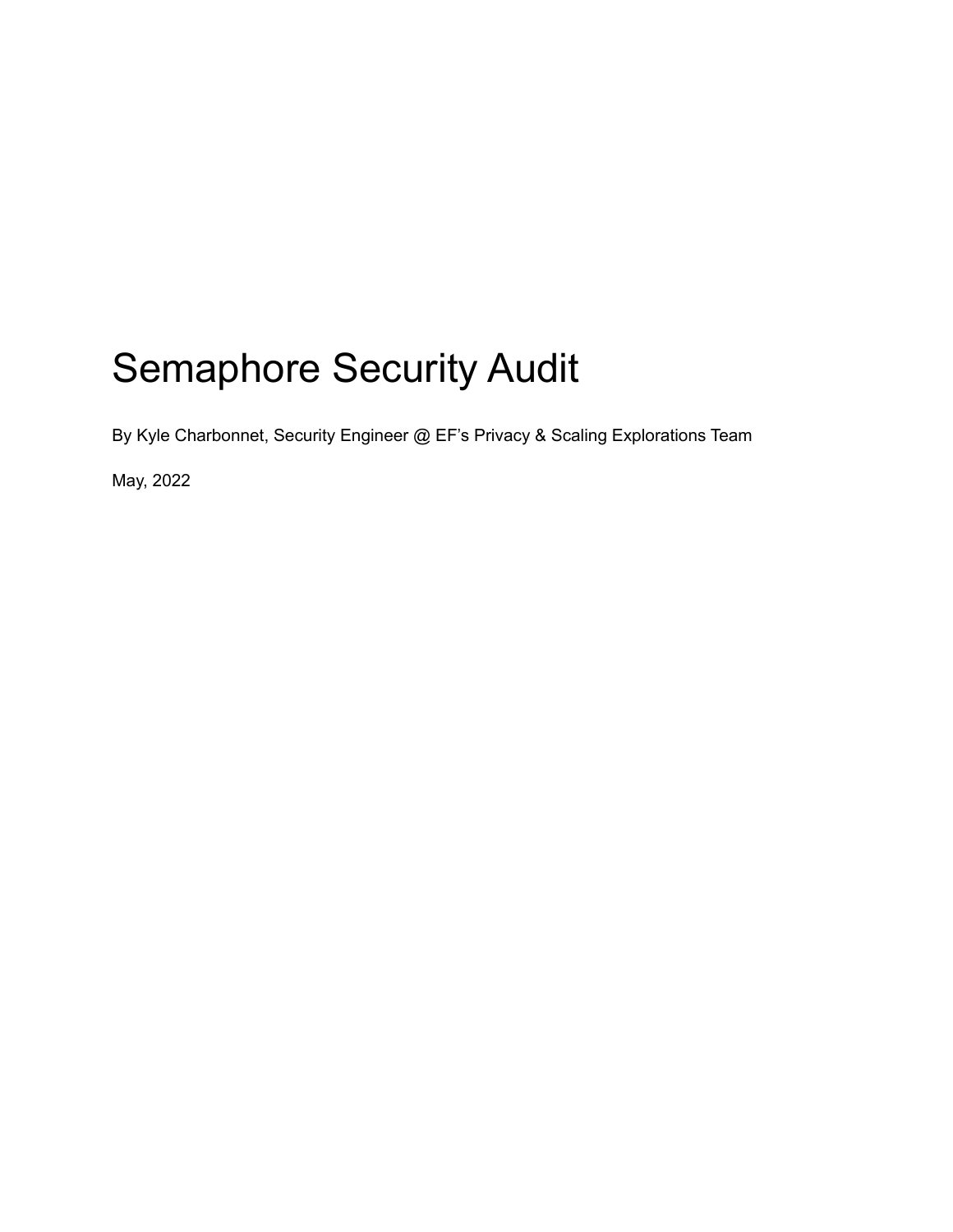## Table of Contents

- 1. Overview
	- a. Executive Summary
	- b. Background
	- c. Coverage
	- d. Techniques Used
		- i. Static Analysis
		- ii. Fuzzing Campaign
		- iii. Weak Verification
	- e. General Analysis
- 2. Findings
	- a. Major
		- i. Finding 1 [M1]
		- ii. Finding 2 [M2]
	- b. Warnings
		- i. Finding 3 [W1]
		- ii. Finding  $4 [W2]$
		- iii. Finding 5 [W3]
	- c. Fix Log
	- d. Vulnerability Classifications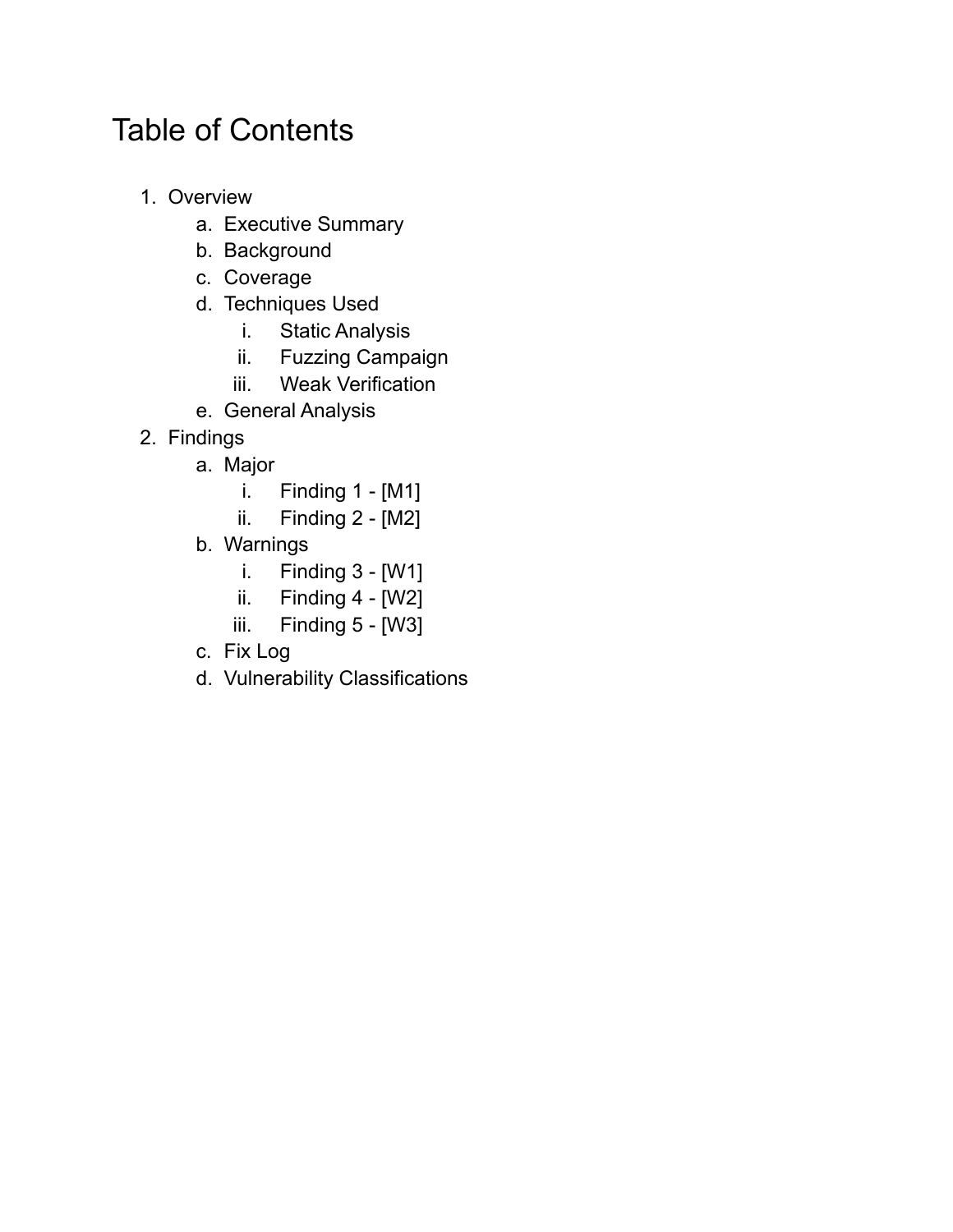## **Overview**

## Executive Summary

The Semaphore code base was audited with a focus on both the smart contracts and the Circom circuits. The contracts followed solidity best practices with great documentation and NatSpec comments. Two major bugs were found, one for a Semaphore contract and another for an important dependency contract. Both of these have been fixed. There were no identified issues or concerns with the Circom circuits. Overall, the Semaphore codebase is simple, well written, and, in my opinion, ready for production.

## **Background**

Semaphore is a zero-knowledge protocol that acts as a generic privacy layer for Ethereum dApps. It allows users to prove they are members of a group without revealing their identity. They are also able to endorse an arbitrary string when they prove their membership. This functionality enables a wide range of use cases, from private voting to whistleblowing.

The two main components of Semaphore are the smart contracts and the Circom circuits. The smart contracts allow users to interact with the protocol on-chain. The circuits are used to generate zero-knowledge proofs that a user is part of a group without revealing their identity. The proof can then be verified through a Verifier smart contract on-chain.

Semaphore implements the protocol logic in SemaphoreCore.sol, SemaphoreGroups.sol, and Semaphore.sol. These contracts are meant to be extended by more detailed protocol contracts that need the Semaphore utility. For example, the Semaphore codebase also provides a private voting contract and a whistleblowing contract. These are just two examples of the applications that can be built on Semaphore.

## Coverage

Github Repo: <https://github.com/semaphore-protocol/semaphore> Commit Hash: 339d3ac7da9dd22eeda46f418d7c48976724b1ca Documentation: <https://semaphore.appliedzkp.org/>

All contracts in semaphore/contracts and all circuits in semaphore/circuits were reviewed. The following were focused on during the review of the smart contracts (but not limited to):

- Proper access control for handling group settings and membership
- Identity revealing information kept off-chain and private when proving membership
- Inability to successfully cast a vote or whistleblow when a proof is invalid
- Nullifier hashes were properly set when required
- Values were within range of the snark field when required
- Malicious members cannot compromise the privacy of others or halt the protocol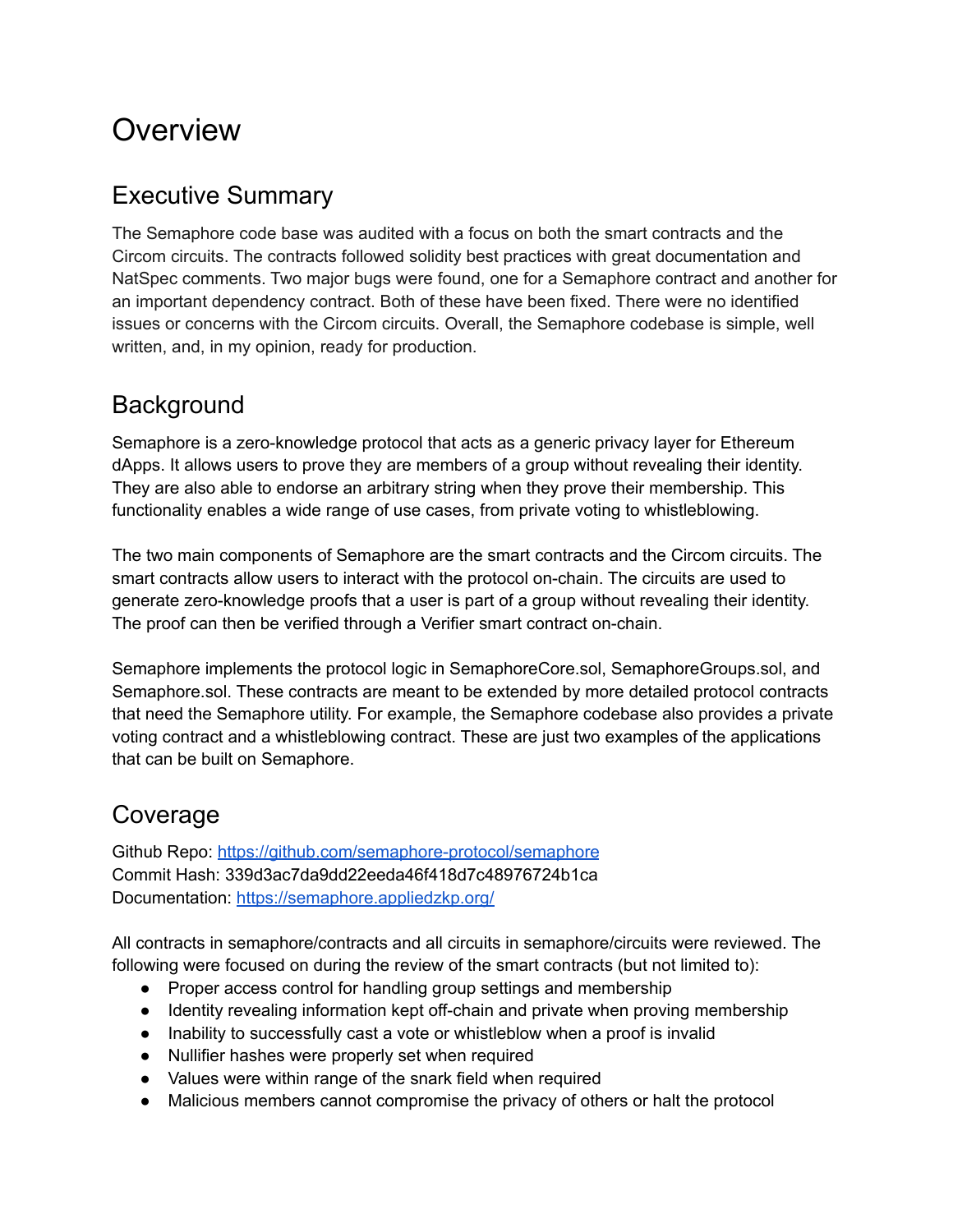The following were focused on during the review of the circuits:

- The identity nullifier, identity trapdoor, merkle tree indices, and merkle tree siblings are private inputs
- The circuit cannot be rendered broken by invalid public inputs
- All variables are uniquely determined there are no missing constraints
- All component inputs are restricted to their expected format

## Techniques Used

The following techniques were used for this audit - Static Analysis via Slither, Fuzzing Campaign via Echidna, Weak Verification via Ecne, and manual review. Manual review played the largest role in reviewing this codebase, but the other tools help rule out a wide range of potential bugs.

#### Static Analysis - Slither

Slither is a tool provided by TrailOfBits. It was used on all of the smart contracts. There were many low level findings that were reviewed but determined not to be an issue. There were also 2 medium findings and 0 high findings.

| <b>Finding</b>                                                                                                                                         | <b>Priority</b> | <b>Action Needed</b>                                                |
|--------------------------------------------------------------------------------------------------------------------------------------------------------|-----------------|---------------------------------------------------------------------|
| SemaphoreVoting.createPoll(uint256,address,uint8).poll<br>(contracts/extensions/SemaphoreVoting.sol#51) is a<br>local variable never initialized       | Medium          | No - default values<br>are correctly assumed                        |
| Verifier.verifyProof(uint256[2][2],<br>uint256[2], uint256[4]). proof (all verifiers in<br>contracts/verifiers/) is a local variable never initialized | Medium          | No - all 3 components<br>are written to in the<br>following 3 lines |

#### Fuzzing Campaign - Echidna

Echidna is a tool provided by TrailOfBits. It was used to fuzz the SemaphoreGroups.sol properties. The results give more confidence that Semaphore groups respond properly to their state changing functions.

| <b>Property</b>                                                                         | <b>Result</b> |
|-----------------------------------------------------------------------------------------|---------------|
| A group's zero value cannot be changed once set                                         | Passed        |
| A group's depth value cannot be changed once set                                        | Passed        |
| A group's root always changes after addMember is called with any leaf but the<br>0 leaf | Passed        |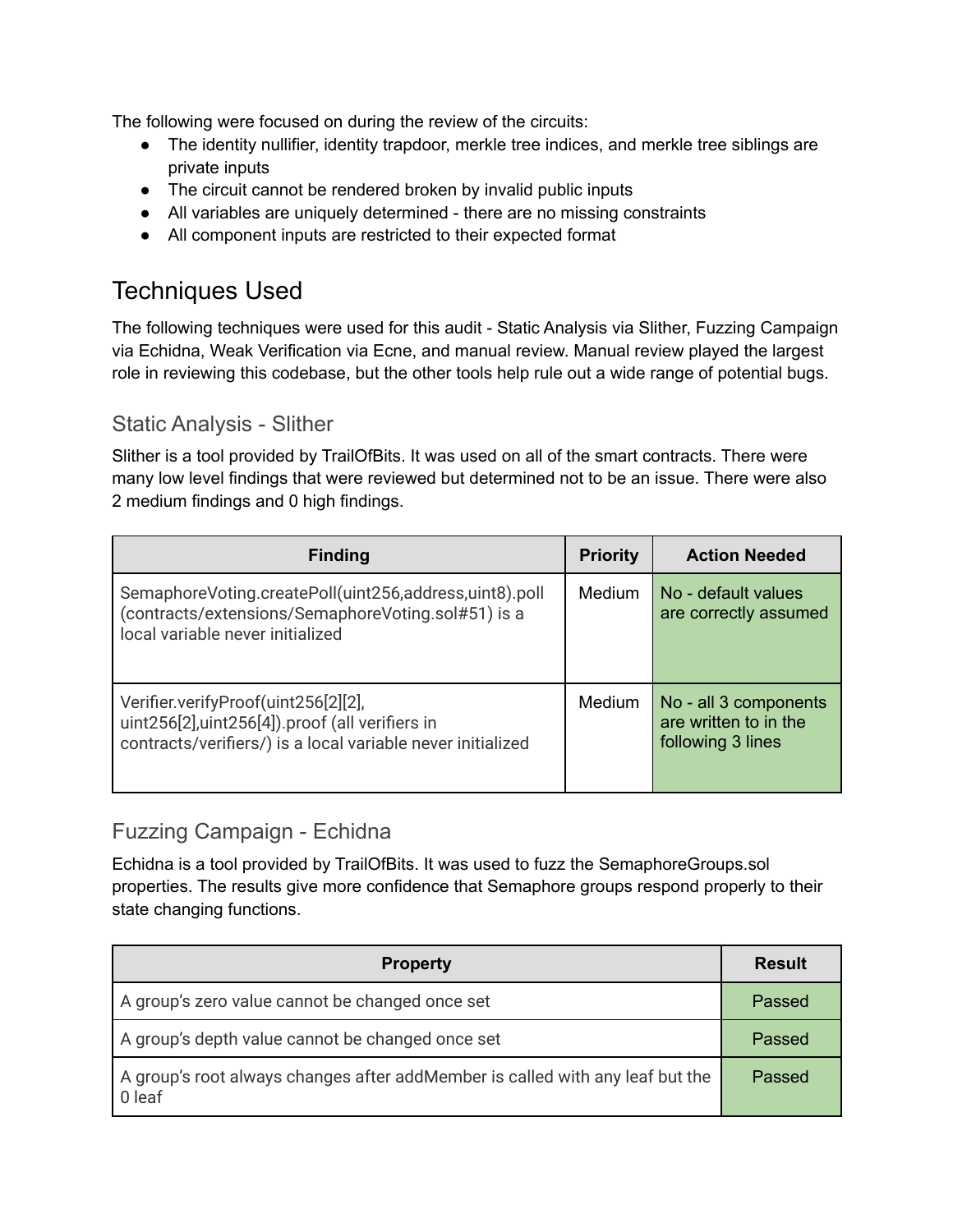| A group's 'number of leaves' value always increases by 1 after addMember is<br>called | Passed |
|---------------------------------------------------------------------------------------|--------|
| A group's root always changes after removeMember is called                            | Passed |
| A group's 'number of leaves' value never changes                                      | Passed |

### Weak Verification of Circuits - Ecne

Ecne, a new tool from 0xPARC used for weakly verifying Circom circuits, was used on all circuits in Semaphore. The tool found that all variables in the circuits are uniquely determined, and therefore the circuits are weakly verified. This gives confidence that given a set of inputs, there is only one unique output to the circuit. Therefore, an attacker cannot use a given set of inputs to generate two different proofs with different outputs. More info on weak verification and Ecne can be found here: https://0xparc.org/blog/ecne

| <b>Ecne Findings</b>                 |             |  |
|--------------------------------------|-------------|--|
| <b>Uniquely Determined Variables</b> | 25416       |  |
| <b>Total Variables</b>               | 25416       |  |
| <b>Sound Constraints</b>             | <b>True</b> |  |

## General Analysis

| Category              | <b>Evaluation</b>                                                                                                                                                                              |
|-----------------------|------------------------------------------------------------------------------------------------------------------------------------------------------------------------------------------------|
| <b>Access Control</b> | <b>Strong.</b> Access is limited as intended, mainly to group admins.                                                                                                                          |
| Launch Risk           | <b>Strong.</b> Semaphore does not manage assets. Additionally many<br>dApps built on Semaphore will deploy their own Semaphore<br>contract. They should consider launch controls if necessary. |
| <b>Code Quality</b>   | <b>Strong.</b> Code follows best practices for solidity and circom. No<br>unnecessary use of assembly. No confusing variable/function<br>names. Good use of interfaces and inheritance.        |
| Decentralization      | <b>Weak.</b> Group admins have full control over adding/removing<br>members and casting votes. They can censor any vote in the<br>case of SemaphoreVoting.                                     |
| Events                | <b>Strong.</b> Events are emitted after every important function call<br>such as casting votes and adding members. Relevant details are<br>emitted.                                            |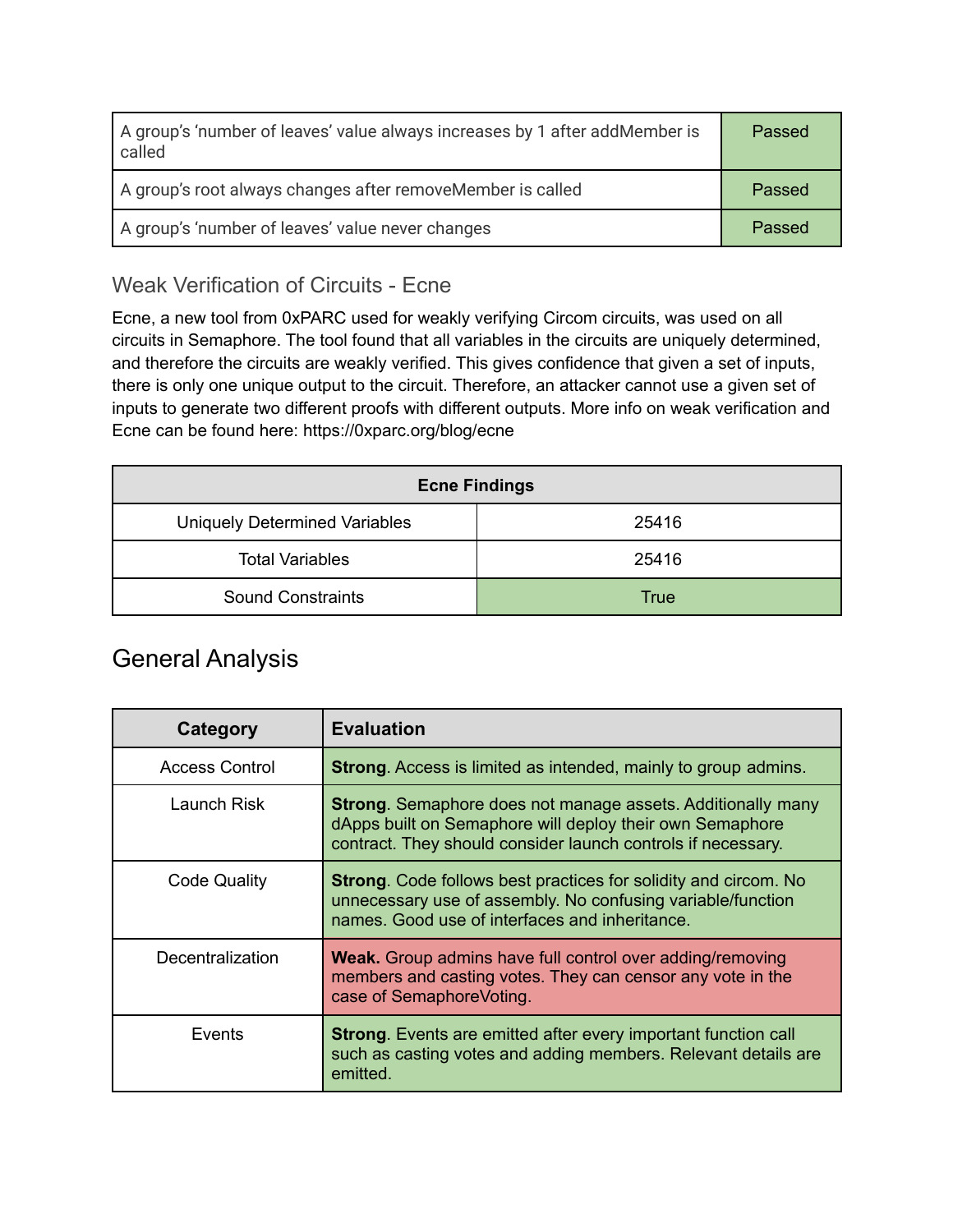| Dummy Proof        | <b>Moderate.</b> Contract function names are clear in their intent and<br>hard to misuse. However, some 0 address checks are missing.                             |
|--------------------|-------------------------------------------------------------------------------------------------------------------------------------------------------------------|
| Complexity         | <b>Strong.</b> Short and simple contracts and circuits.                                                                                                           |
| Testing            | <b>Moderate.</b> Strong and well written unit tests. However the circuits<br>are not well tested. This is due to a lack of Circom testing tools at<br>the moment. |
| Documentation      | <b>Strong.</b> NatSpec comments for all functions and good<br>documentation on the website.                                                                       |
| Cryptography       | <b>Not Thoroughly Reviewed</b>                                                                                                                                    |
| <b>ZK Circuits</b> | <b>Strong.</b> Circuits are simple and weakly verified.                                                                                                           |

## Findings

## Major

## **[M1] Missing ZK snark scalar field check on 0 leaf in dependency**

#### **Location**

https://github.com/privacy-scaling-explorations/zk-kit/blob/cc21bb125fb594772e7e46111fdba058 45a06355/packages/incremental-merkle-tree.sol/contracts/IncrementalBinaryTree.sol#L29

#### **Description**

During initialization of the IncrementalBinaryTree.sol, the user can enter any value for the uint256 zero field. This becomes an issue if the user uses a value greater than the SNARK\_SCALAR\_FIELD. A zero leaf can be inside an array of proofSiblings when proving existence of a leaf which may cause an issue when the IncrementalBinaryTree.verify function is called during the IncrementalBinaryTree.remove function. The verify function requires that all proofSiblings are less than the SNARK\_SCALAR\_FIELD. So, if the 'zero' leaf is greater than the SNARK\_SCALAR\_FIELD, this verify function will unintentionally fail.

#### **Suggested Solution**

Add a require(zero < SNARK\_SCALAR\_FIELD, "...") statement in the IncrementalBinaryTree.init() function.

### **[M2] Missing checks to ensure zk proof inputs are less than SNARK\_SCALAR\_FIELD**

**Location**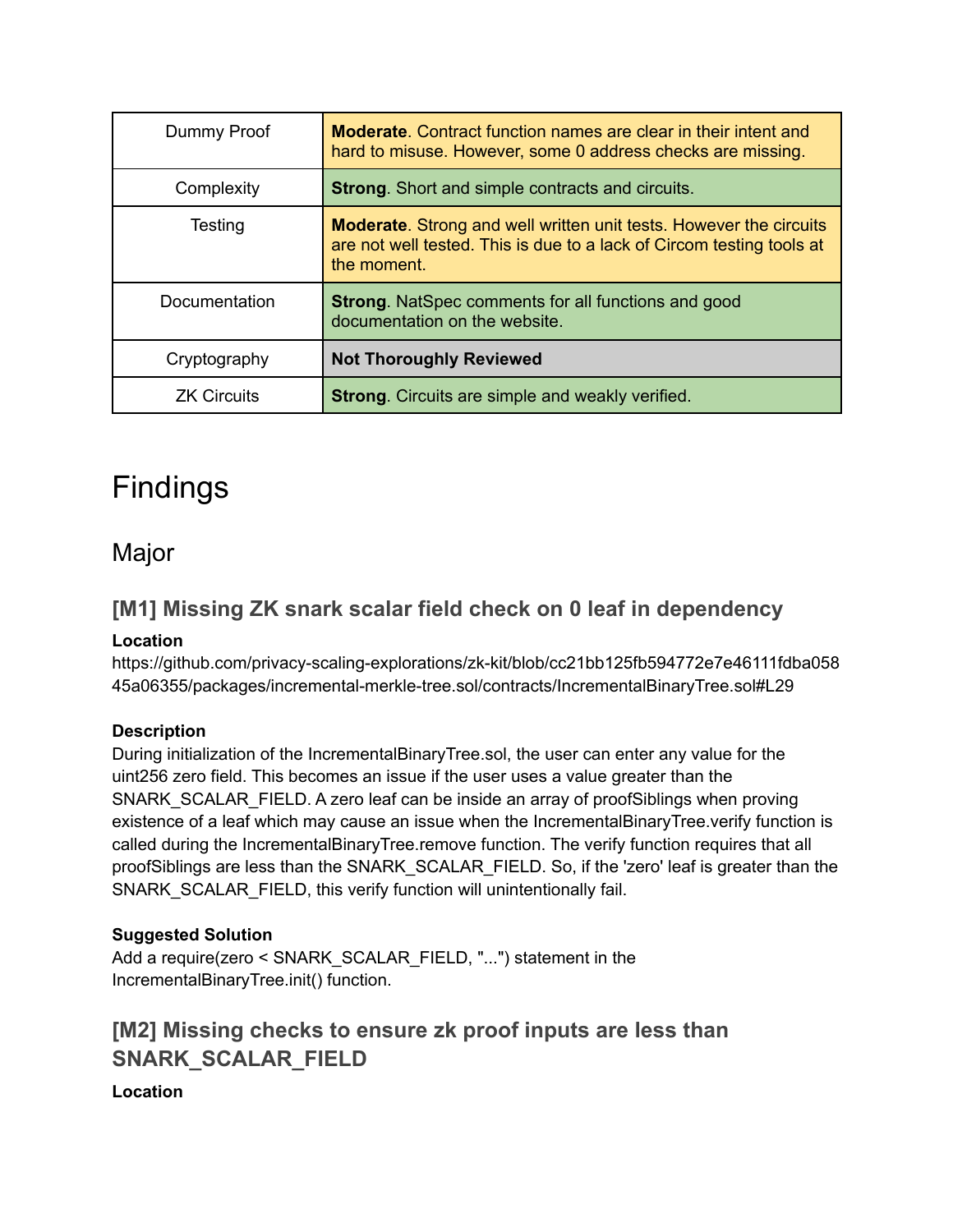https://github.com/semaphore-protocol/semaphore/blob/5186a940ff495ff163bd5779631a716d0b f96507/contracts/base/SemaphoreGroups.sol#L27

#### **Description**

The SemaphoreGroup.sol contract uses the "groupId" as the external nullifier. Therefore, the groupId will be provided as a public input when calling Verifier.verifyProof. When a user creates a new poll via SemaphoreVoting.createPoll, the user can enter any uint256 value as the poll id, which will then be the group Id. The issue arises when the user inputs a value for pollid that is greater than the SNARK\_SCALAR\_FIELD constant. Then, the call to verify any proofs for this poll will fail because the Verifier checks that *input[i] < snark\_scalar\_field* for each public input. Since both the SemaphoreVoting.sol and SemaphoreWhistleblowing.sol contracts use the groupId as external nullifiers, this issue is present in both.

#### **Suggested Solution**

Add a constraint in the SemaphoreGroup.sol contract to check that the groupId is less than the SNARK\_SCALAR\_FIELD. This will protect any extensions that use the group id as an external nullifier.

## Warnings

### **[W1] Root history can be overridden by a different group**

#### **Location**

[https://github.com/semaphore-protocol/semaphore/blob/fd3cc6f7db46aec83c0f807a8155dcd66](https://github.com/semaphore-protocol/semaphore/blob/fd3cc6f7db46aec83c0f807a8155dcd66561a0db/contracts/base/SemaphoreGroups.sol#L21) [561a0db/contracts/base/SemaphoreGroups.sol#L21](https://github.com/semaphore-protocol/semaphore/blob/fd3cc6f7db46aec83c0f807a8155dcd66561a0db/contracts/base/SemaphoreGroups.sol#L21)

#### **Description**

The root history field variable in the SemaphoreGroups.sol contract is meant to store a mapping of every root to its corresponding group id. Since it is possible that the same users (with the same identity commitments) are added as members in the same order, the root history for the first group will be overridden. Instead all of those roots will map to the new group. This can be an issue for any applications that assume the root history for a group is unique and never overridden.

#### **Suggested Solution**

Allow dApps to implement this feature themselves if needed and remove from contract.

### **[W2] Users must trust the verification key stored in the Verifier contracts**

**Location** N/A

**Description**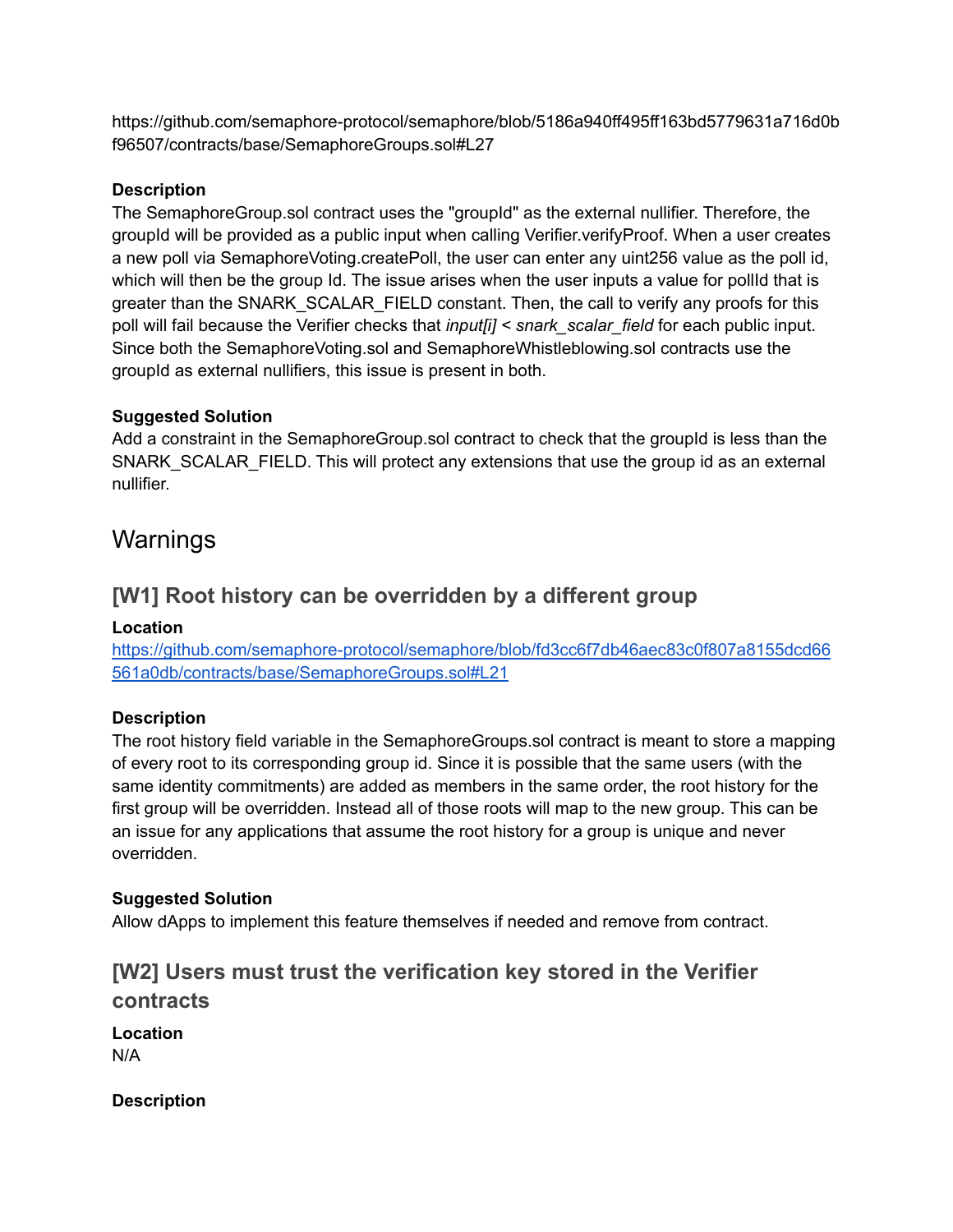The verification key stored in the Verification contract can store a key that is meant for a much less strict circuit. All it takes is one person to catch the incorrect verification keys, but that requires good background knowledge on how to do that. Perhaps an easy to use script that verifies that the verification key stored in the Verifier contracts matches the circuits will help users to fully trust the application.

#### **Suggested Solution**

Add a simple script that any user can quickly run to verify that the verifying keys match the circuits.

## **[W3] Missing address 0 check**

#### **Location**

[https://github.com/semaphore-protocol/semaphore/blob/ee7aad1dd72c5b473c0012ca0f9c9d0c](https://github.com/semaphore-protocol/semaphore/blob/ee7aad1dd72c5b473c0012ca0f9c9d0ce5710125/contracts/Semaphore.sol#L40) [e5710125/contracts/Semaphore.sol#L40,](https://github.com/semaphore-protocol/semaphore/blob/ee7aad1dd72c5b473c0012ca0f9c9d0ce5710125/contracts/Semaphore.sol#L40)

[https://github.com/semaphore-protocol/semaphore/blob/ee7aad1dd72c5b473c0012ca0f9c9d0c](https://github.com/semaphore-protocol/semaphore/blob/ee7aad1dd72c5b473c0012ca0f9c9d0ce5710125/contracts/Semaphore.sol#L54) [e5710125/contracts/Semaphore.sol#L54,](https://github.com/semaphore-protocol/semaphore/blob/ee7aad1dd72c5b473c0012ca0f9c9d0ce5710125/contracts/Semaphore.sol#L54)

[https://github.com/semaphore-protocol/semaphore/blob/ee7aad1dd72c5b473c0012ca0f9c9d0c](https://github.com/semaphore-protocol/semaphore/blob/ee7aad1dd72c5b473c0012ca0f9c9d0ce5710125/contracts/extensions/SemaphoreVoting.sol#L42) [e5710125/contracts/extensions/SemaphoreVoting.sol#L42](https://github.com/semaphore-protocol/semaphore/blob/ee7aad1dd72c5b473c0012ca0f9c9d0ce5710125/contracts/extensions/SemaphoreVoting.sol#L42),

https://github.com/semaphore-protocol/semaphore/blob/ee7aad1dd72c5b473c0012ca0f9c9d0c e5710125/contracts/extensions/SemaphoreWhistleblowing.sol#L44

#### **Description**

When creating a group or updating the admin, users can input the 0 address to be the admin. This will lock the group and render it useless, wasting gas for the user. Inputting the 0 address can happen when a user doesn't initialize an address variable and the default value is used. This is a dummy proof warning.

#### **Suggested Solution**

Add zero address checks at the beginning of the listed functions.

## Fix Log

| <b>Issue</b> | <b>Severity</b> | <b>Status</b>                                                                                                 |
|--------------|-----------------|---------------------------------------------------------------------------------------------------------------|
| [M1]         | Major           | Fixed.<br>https://github.com/privacy-scaling-explorations/zk-kit/issues/23                                    |
| [M2]         | Major           | Fixed.<br>https://github.com/semaphore-protocol/semaphore/issues/90                                           |
| [W1]         | Warning         | Fixed.<br>https://github.com/semaphore-protocol/semaphore/commit/c66<br>67d98b8c72a424afd118da6cbde03a4945690 |